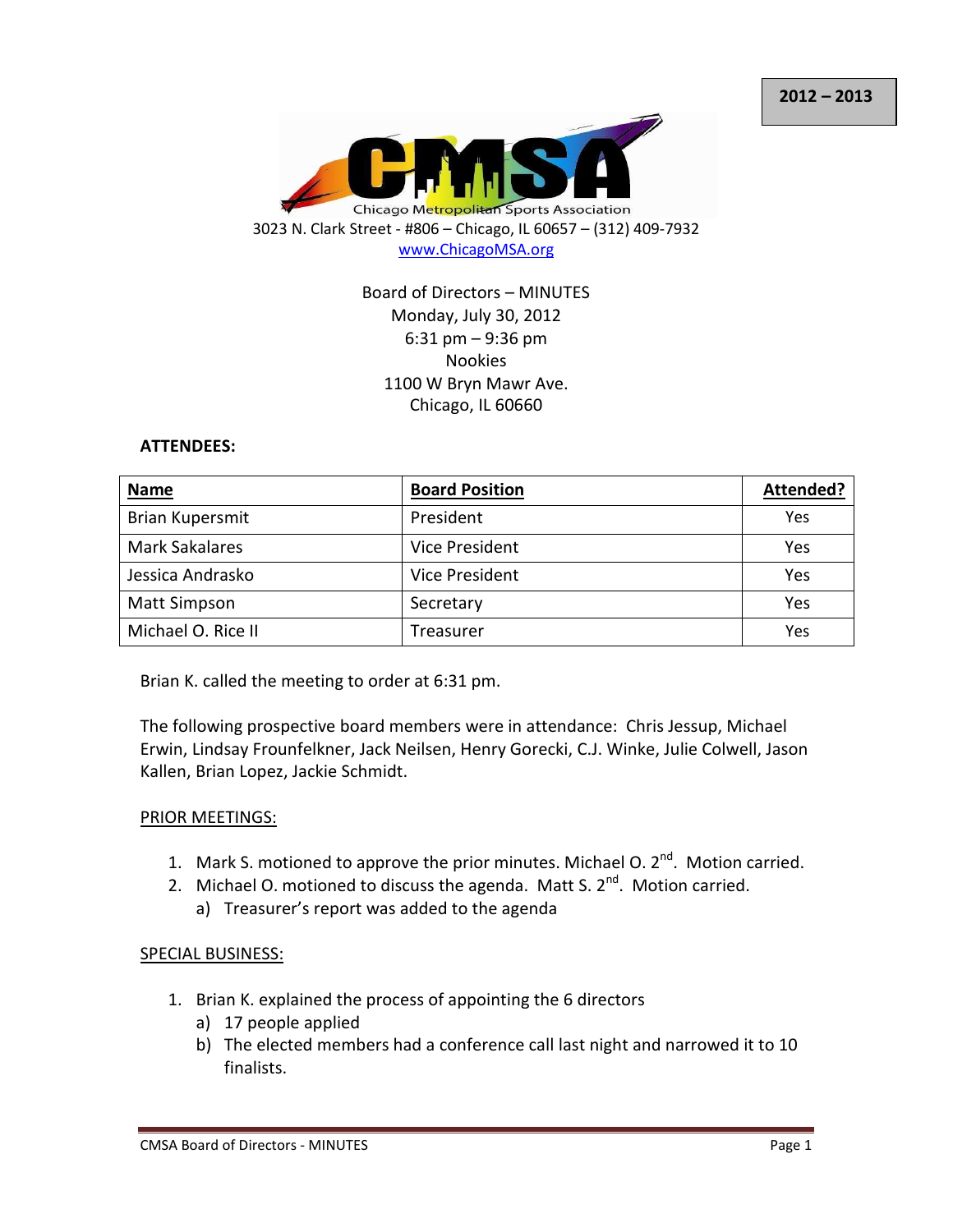# Board of Directors – MINUTES Monday, July 30, 2012

- c) Each candidate will have an individual question and answer session with the elected members. There will be no time limit.
- 2. Question and Answer Session:
	- a) Lindsay Frounfalkner
		- Interested in community involvement
		- On Open Softball Board
	- b) Brian Lopez
		- Interested in community involvement and creating a database of players
		- Partner with Equality Illinois
		- Was brought onto previous board late, there was a learning curve
	- c) Michael Erwin
		- Looking to join a board that could utilize his skills
		- Suggested better website and more involvement in social media to improve communication
	- d) Jackie Schmidt
		- Previously served on board as treasurer
		- Familiar with Thriva
	- e) Henry Gorecki
		- Co-founded University of Michigan/Chicago Alumni Association
		- Wants to give back to CMSA after 13 years as a member
		- Helped with Horizon Program in the early '90's
	- f) Jack Neilsen
		- Is giving up commissioner post for Thursday Softball and Dodgeball to focus on board matters
		- Would like to focus on national corporate sponsorships
		- Increase visibility and transparency
	- g) C.J. Winke
		- Project manager for AT&T. Takes projects from inception to completion
		- Would like to get involved with other sports, facilitate communication
	- h) Julie Colwell
		- Considerable board experience, local and national
		- Considerable player and umpiring experience, local and national
		- Would like to get involved in social media
	- i) Chris Jessup
		- Wants to increase CMSA visibility in community
		- Involved with Youth Outreach and Ride for AIDS
	- j) Jason Kallen
		- Would like a stronger board to give clearer direction on objectives
		- Oversee effort with PR representation and marketing plan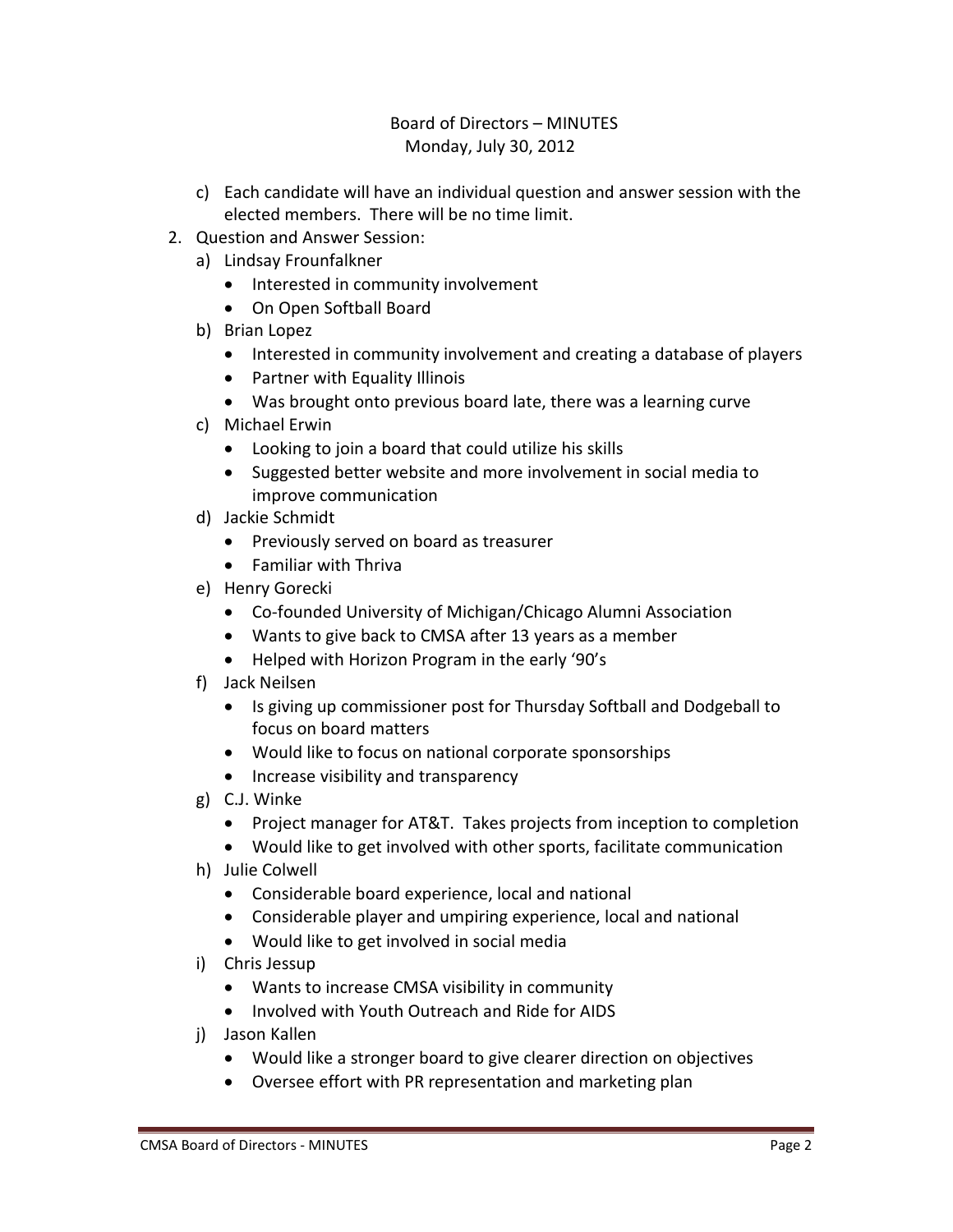## Board of Directors – MINUTES Monday, July 30, 2012

- 3. Appointment of directors
	- a) Candidates were discussed and voted on.
	- b) Brian K motioned, Matt S. 2<sup>nd</sup> to appoint Brian Lopez, Michael Erwin, Jack Neilsen. Jackie Schmidt, Jason Kallen, and Julie Colwell to the board.
- 4. Introduction to new members
	- a) Term ends at nomination meeting in June, 2013
	- b) Meetings are monthly. If you miss 3 consecutive you will be removed from the board
	- c) Each will have a board e-mail address
	- d) All 11 members have equal voting rights
	- e) Only 5 elected have check signing rights
- 5. The board discussed ideas for effective meetings
- 6. The board discussed meeting expectations
- 7. Out at Wrigley
	- a) As of today we still do not have details on the event. Mark has requested this on several occasions
	- b) There are other people we can reach out to in the future if we want to work with the Cubs.
	- c) CMSA will back out of this event.
- 8. Park District Contract
	- a) We should know within 30 days when we will meet to negotiate this contract.
	- b) Brian K. and Jack N. will negotiate with the Park District
	- c) Our 5 year contract expires in December. We are looking to maintain our current contract terms.
- 9. Women's Softball
	- a) Brian K. gave background of the issue.
	- b) Jess is assisting the remaining board to finish out the season
	- c) Jess will take nominations and assist them with holding an election for commissioner for next season.
	- d) At this time the vote will be by the captains, not the members of women's softball.